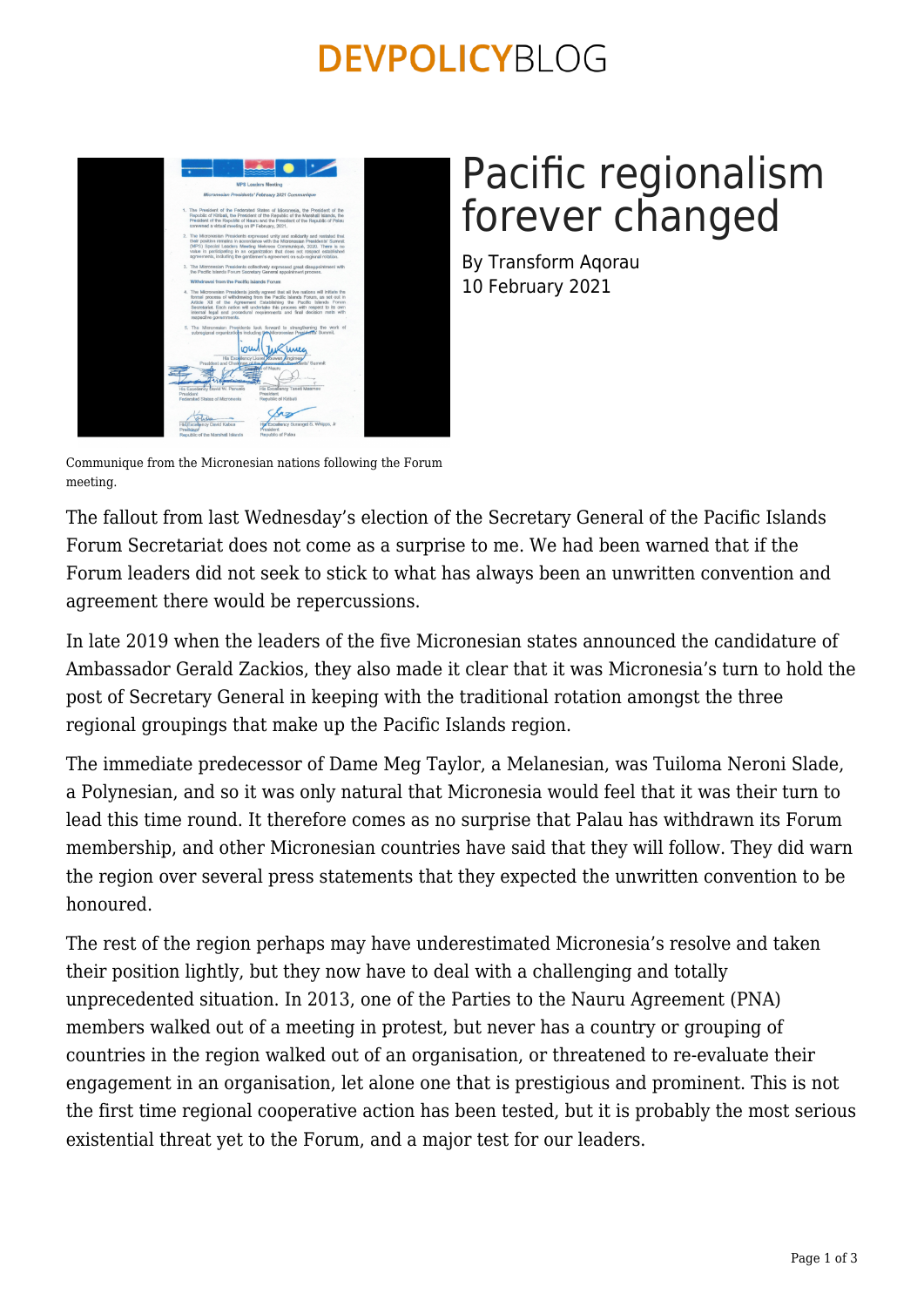### **DEVPOLICYBLOG**

If our leaders had been able to meet in person, the outcome may have been different. They would have been able to perhaps come up with a mutually acceptable compromise. In our regional interactions, personal contacts are vital to building relationships.

In 2003, I was at the Meeting of the Leaders of the Small Island States (SIS) in Auckland, when John Howard, then Prime Minister of Australia, walked into the room and requested SIS leaders support Australia's candidate, the late Greg Urwin, even though they had been supporting Vincent Clodumar of Nauru. When Greg Urwin passed away, Samoa asked that Tuiloma Neroni Slade be appointed to finish off his turn, as he had been married to a Samoan. There was an expectation that after having Noel Levi, a Melanesian, immediately preceding Greg Urwin, and then Tuiloma Neroni Slade, that it was Micronesia's turn.

In 2013, I told the late Tony de Brum, who was Minister of Foreign Affairs for Marshall Islands at the time, and Pete Christian, who was the Speaker of the Federated States of Micronesia (FSM) Congress, that Micronesia should nominate a candidate for the post of Forum Secretary General. The idea was picked up and Tony de Brum was endorsed by Marshall Islands. However, they did not lobby extensively for him and in the end Papua New Guinea nominated their outstanding international civil servant, Dame Meg Taylor.

I know that the argument is now being made that the position should be awarded on merit. Arguably the most technically competent candidate in this round was Dr Jimmie Rogers of Solomon Islands. But there was no way the region would have appointed a Melanesian to replace another Melanesian. Appointments to heads of regional organisations are in any case never merit-based. They are always heavily influenced by regional politics.

It has been said that had Micronesia nominated former Marshall Islands President Dr Hilda Heine, she would have walked straight into the position. That may be true, but we should always respect whoever is put up and the foreign service and legal background of the Micronesian candidate, Gerald Zackios, would have made him a capable Secretary General.

Putting a Micronesian in the SG position would also have been appropriate given the critical importance of three regional issues: climate change, oceans and geo-political tussles. The Micronesian countries are the most vulnerable and threatened by climate change and the impacts of global warming. They also have the largest and most productive exclusive economic zones (EEZs) in the Pacific, through which hundreds of fishing vessels from Japan, Taiwan, China, Philippines, United States, and Korea traverse. The most important trading routes between Asia and the United States also pass through the EEZs of the Micronesian region. Two important regional institutions for the governance of fisheries – the PNA Office in Majuro and the Western and Central Pacific Fisheries Commission Secretariat in FSM –